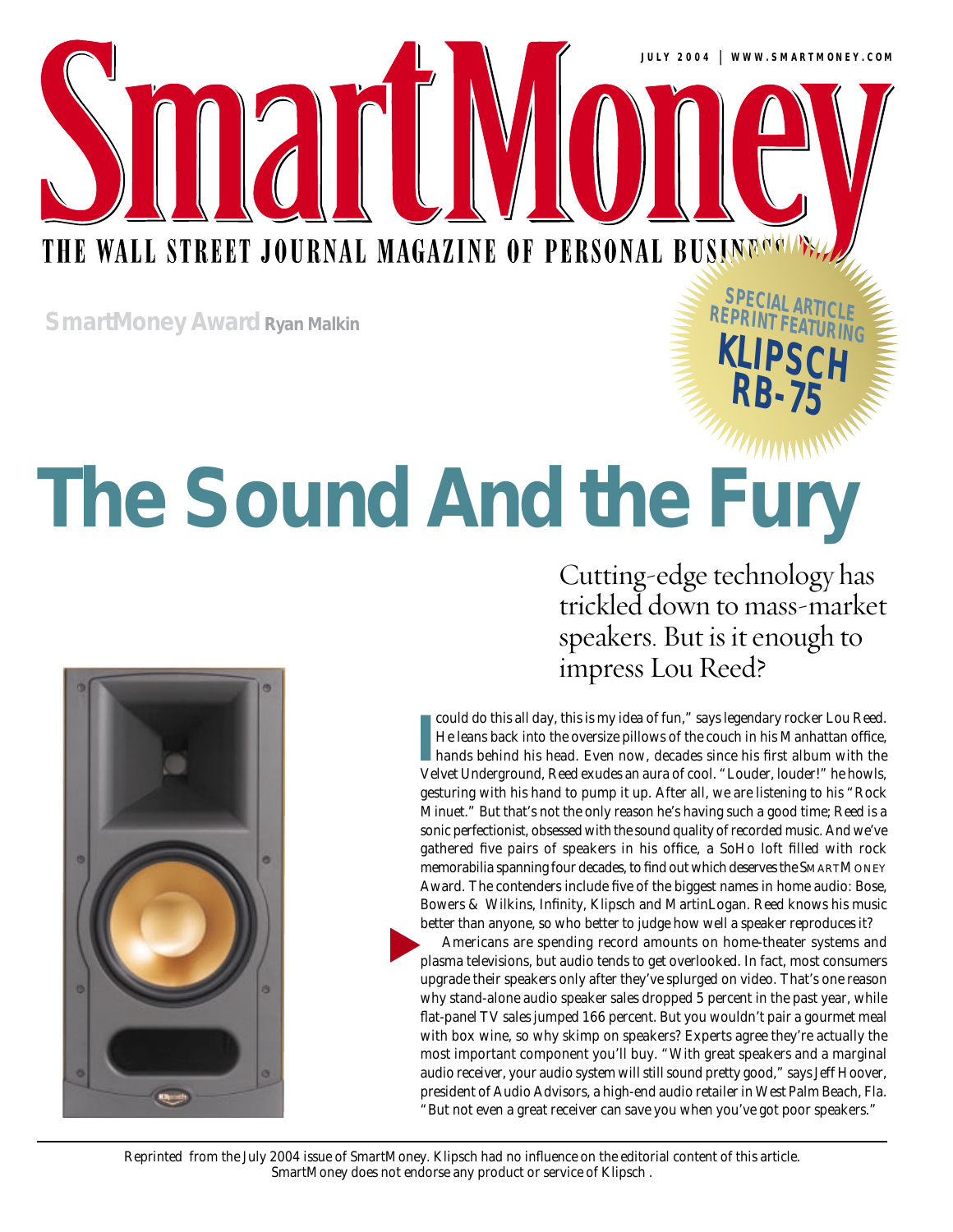Since they'll differentiate the sound more than any other single component, look to spend roughly half your total audio budget on speakers. Unlike, say, DVD players, which have dropped in price dramatically in recent years, speakers don't follow the same downward curve. Since they're not technically electronics, the cost doesn't depend on silicon chip prices. Plus, makers still have to build the cabinets with high-quality materials. Even so, many high-end makers have begun expanding their technology into cheaper units**.** Bowers & Wilkins (B&W), for example, is now making its Nautilus technology, once found only in its priciest models**,** available in the lower-priced 700 series.

But does this trickle-down technology matter where it counts? For our test with Reed, we want to compare the same music in the same room on multiple speakers, so we've hooked up the five pairs to his stereo with a speaker selector, a gadget that allows us to instantly switch back and forth

between models. The speaker sets cost between \$500 and \$2,700 and range in size from 6-inch bookshelf speakers to 4-foot-tall floorstanding units.

"So what's the first one?" asks Reed, clad in jeans and a trim brown leather jacket. We turn up the volume on the **Bose Acoustimass 5 Series III** system (\$500), which includes two tiny speakers—just 6.2-inches high and a subwoofer. Bose is the No. 1–selling speaker brand in the country, likely due to the company's hundred or so retail stores. But it's certainly not this audiophile's speaker of choice. "No, no!" Reed yells, not even a minute into "Rock Minuet," furiously waving his hands back and forth for us to stop. His complaint? The speakers deliver high- and low-end sound, but no middle. Plus, they display a "harsh high end," and although the subwoofer adds nice bass, "it makes the guitar sound thin." A Bose spokesperson says that the speakers are balanced and designed to reproduce low and mid-to-high frequencies "according to the artist's original performance." But this artist, for one, disagrees. Still, we give the Bose another shot, this time playing hip-hop artist Mos Def, to test how the speakers handle heavy bass. "Oh no, oh no," Reed groans, sitting up to pet Lola, his Jack Russell terrier, who's curled up on a pillow next to him. "I'd pay money *not* to hear that."

"Next," Reed demands. "Rock Minuet" once again begins to pump, this time through the **B&W 704s** (\$2,200). B&W is the bestselling high-end speaker on the market. The company's press release claims the 704s "redefine the overall level of loudspeaker performance that rational audio consumers can demand." Maybe so, but Reed was never accused of being completely rational. "Whoa, ugly," he shakes his head. "I found that unpleasant, the voice sounds sibilant, it's just not clear." B&W says the problem could be a number of things, from electronics to placement. "Speakers are very subjective, and I'm sorry Mr. Reed didn't care for these," says Chris Browder, B&W's

**"I'd pay money not to hear that," gripes Reed when we crank up**





**\$1,200;** *www.klipsch.com* **Size: 20x10x12 Power: 150 watts Best Feature: Great sound at any volume Worst Feature: '70s-style design Overall:** ★★★★★

**Comment: Reed loves the "bottom-end that could blow your head off."**

#### **MartinLogan Clarity**

**\$2,700;** *www. martinlogan.com* **Size: 53x12x10 Power: 200 watts Best Feature: Detailed sound Worst Feature: Handling high volume**

**Overall:** ★★★★

**Comment: Produces a panoramic "wall of sound."**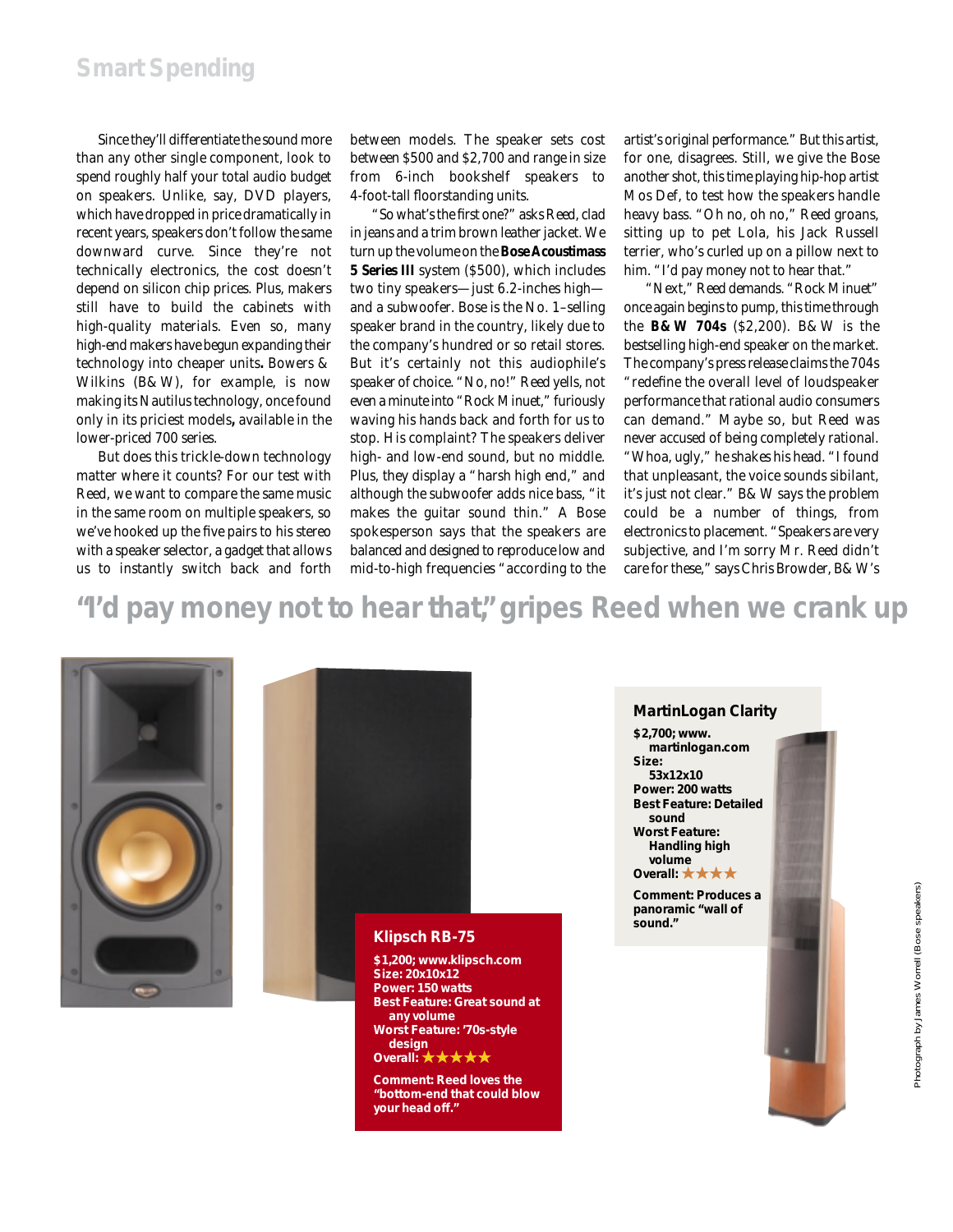executive vice president. Because of B&W's legacy, we are all disappointed. "They make some of my favorite speakers," Reed says. These, however, are just average and simply not worth the high price tag.

**Infinity's Primus 360** speakers are up next. At \$658, these are the least-expensive floorstanding units we're testing, and just \$160 more than the Bose—though to make the test fair, we haven't told Reed the price of any of the units. "Next," he demands within a minute. "The bass is really unclear." Could our choice of music be the culprit? "Bass is bass, and high end is high end. These were just average on both." We do try the 360s again later on another track, but their performance is still just so-so. They're acceptable, with more midrange than the Bose, but the Infinitys still don't make the cut.

That leaves two choices remaining, a pair from MartinLogan and one from Klipsch. We listen to the same guitar solo over and over again, switching back and forth

between the two. It's no surprise that the **MartinLogan Clarity** set (\$2,695), the most expensive speakers, is an impressive performer. "These are incredibly detailed," Reed says, gesturing with his hand—louder, louder!—as we play "How Do You Think It Feels" from his new live album, *Animal Serenade.* "They create such a wall of sound." That "wall" is produced by a technology known as electrostatic, where electrons travel up and down the 53-inch speaker face to generate sound across the entire area.

At Reed's request we pop in some Missy Elliott, and he grabs the remote, cranking the volume even higher to see how the speakers handle excessive bass. "That makes the MartinLogans good for movies, classical, jazz, rock..." A loud POP! from the woofer interrupts him midsentence. "Whoa," he falls back into the couch. "The man with the controls ducks down." Clearly, the MartinLogans are good for anything . . . to a point. "If you keep the

volume under control, it's incredibly beautiful," Reed says, though he wonders if the sound could be a bit warmer.

Still, he keeps returning to the **Klipsch** ▲**RB-75** bookshelf speakers (\$1,200), with an 8-inch woofer. The Klipsch are less than half the size of the MartinLogans, at just 20.2 inches high. Yet Reed is "astounded" by their sound. "I know this stuff and I know that guitar, and I'm surprised by the details of it." The MartinLogans boast that huge panorama of sound, but incredibly, Reed says, the Klipsch offer the same depth and similar tones, ultimately earning them the SMARTMONEY Award. To seal the victory, we turn the volume to full bore on Outkast's "Hey Ya!" and Reed bobs his head to the beat, enjoying the clarity and the pounding bass. "Those Klipsch are f\_\_\_ing unbelievable; these things can do anything," he declares. And when he finally learns that they're less than half the price of the MartinLogans, it's settled. "For someone on a budget, it's not even a contest."  $\bullet$ 

### **the volume on Bose's \$500 speakers.**



#### **Bowers & Wilkins 704**

**\$2,200;** *www. bwspeakers.com* **Size: 38x9x13 Power: 150 watts Best Feature: Elegant style Worst Feature: Price Overall:** ★★

**Comment: An average speaker, but the voice sounded "sibilant" and "not clear."**





**Bose Acoustimass 5 Series III** 

**\$500;** *www.bose.com* **Size: 6x3x4 / 14x19x8 (subwoofer) Power: 200 watts Best Feature: Tiny size Worst Feature: Harsh treble Overall:** ★

**Comment: No midrange sound. Reed said he'd "pay money not to hear" them.**

REPRINTED BY PERMISSION OF SMARTMONEY. COPYRIGHT ©2004 SMARTMONEY. SMARTMONEY IS A JOINT PUBLISHING VENTURE OF DOW JONES & COMPANY, INC. AND HEARST SM PARTNERSHIP. ALL RIGHTS RESERVED WORLDWIDE